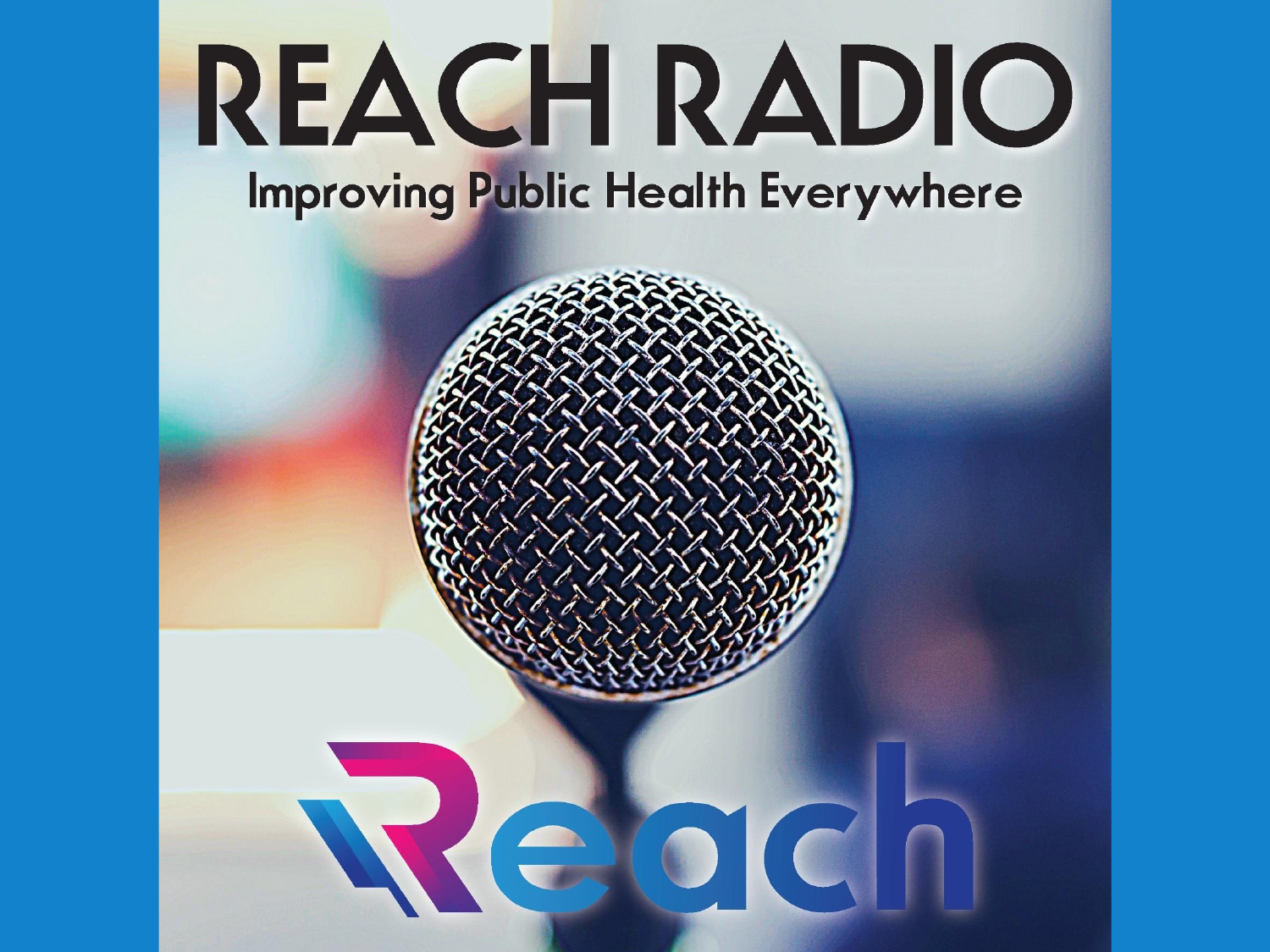## About Us



#### Our Mission

To make a positive long-lasting difference in the delivery of care and the health journey of all people. We are improving the overall experience of healthcare for both patients and providers



#### Our History

 $\boldsymbol{0}$ 

 $\theta$ 

REACH is a 501c3 global social impact organization. Established in 2016, the organization supports the role of public health professionals in influencing and shaping the conversations most paramount to access to quality care, equity in the practice and delivery of care, and mutual trust and respect in providerprovider and provider-patient relationships



#### What We Do

We are focused on closing gaps in healthcare, bridging the perceptions and interests of healthcare administrators, the experience of front line care providers, and the needs and expectations of patients. We are driving change through research, education, innovation and thought leadership.

**Contact us at podcast@reachtl.org**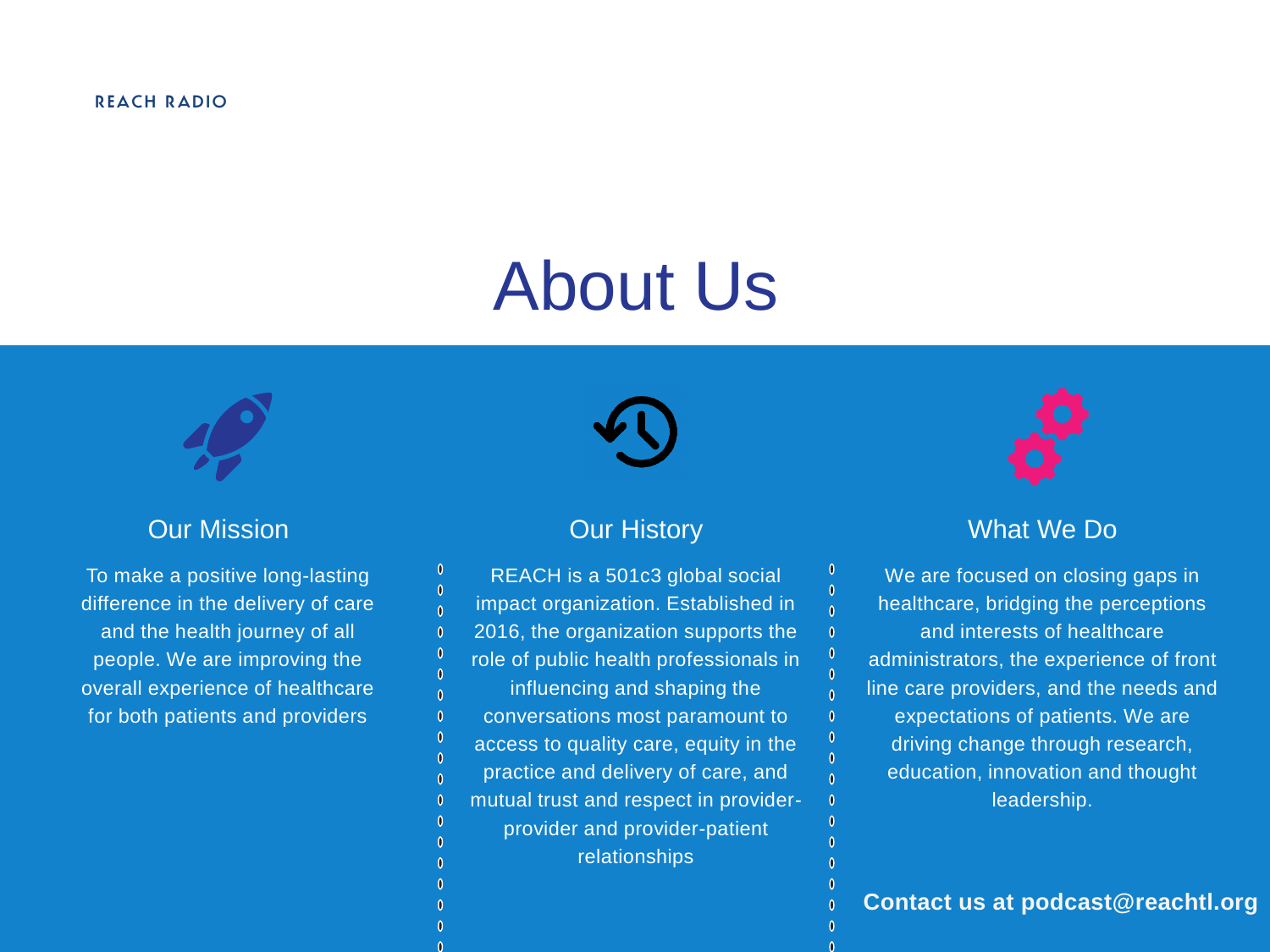# Introducing



#### Hosted by

Fran Ayalasomayajula, MPH, MSMIS, PMP President Reach and HP Head of Digital Health Strategy Worldwide



#### Why

Healthcare professionals want to provide meaningful and effective care, but the industry is stuck in old ways that don't adequately support their efforts. Many are seeking new channels for accessing resources and education.

#### **What**

We are elevating the voice of the public health community to drive positive change. We put a spotlight on innovation and novel approaches to system optimization. We promote health equity and the adoption of digital health technology.

#### Who

Our guests are non-governmental, non-profit, patient advocacy and professional organizations. Our forum extends the reach of the public health community, by giving those on the frontlines both an avenue from which to be heard and to connect.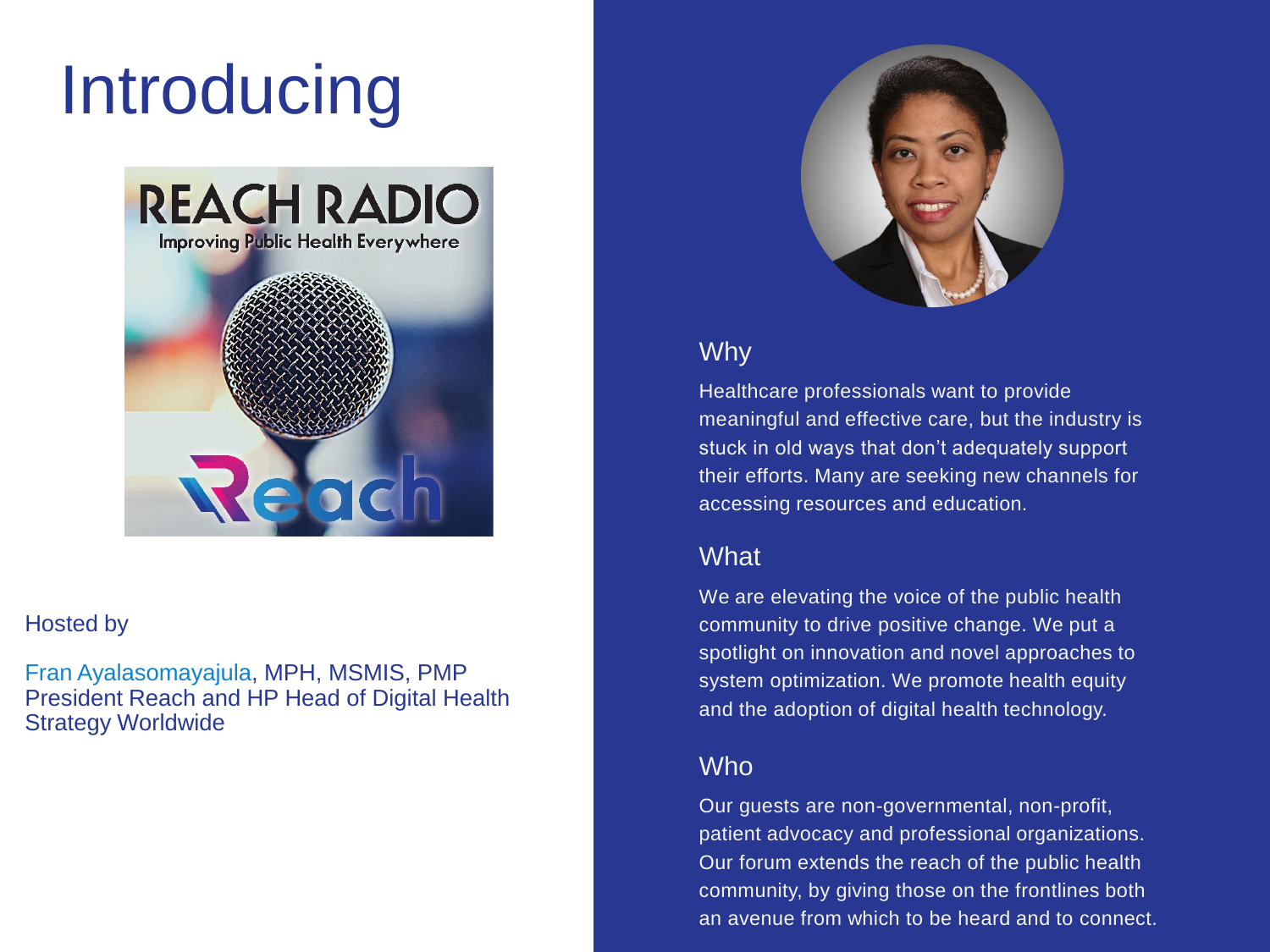











#### And more...



#### **Where**

Reach Radio is available on Apple Podcasts, Google, Spotify, YouTube, and all other podcast streaming platforms free of charge.

#### When

Our debut episode aired on October 7, 2020. New episodes are available once a week, plus themed series throughout the year.

#### **How**

Listen on your favorite podcast platform by searching for Reach Radio or access on <http://reachtl.org/reach-radio> . Interested in being a guest on the show? **Contact us at podcast@reachtl.org**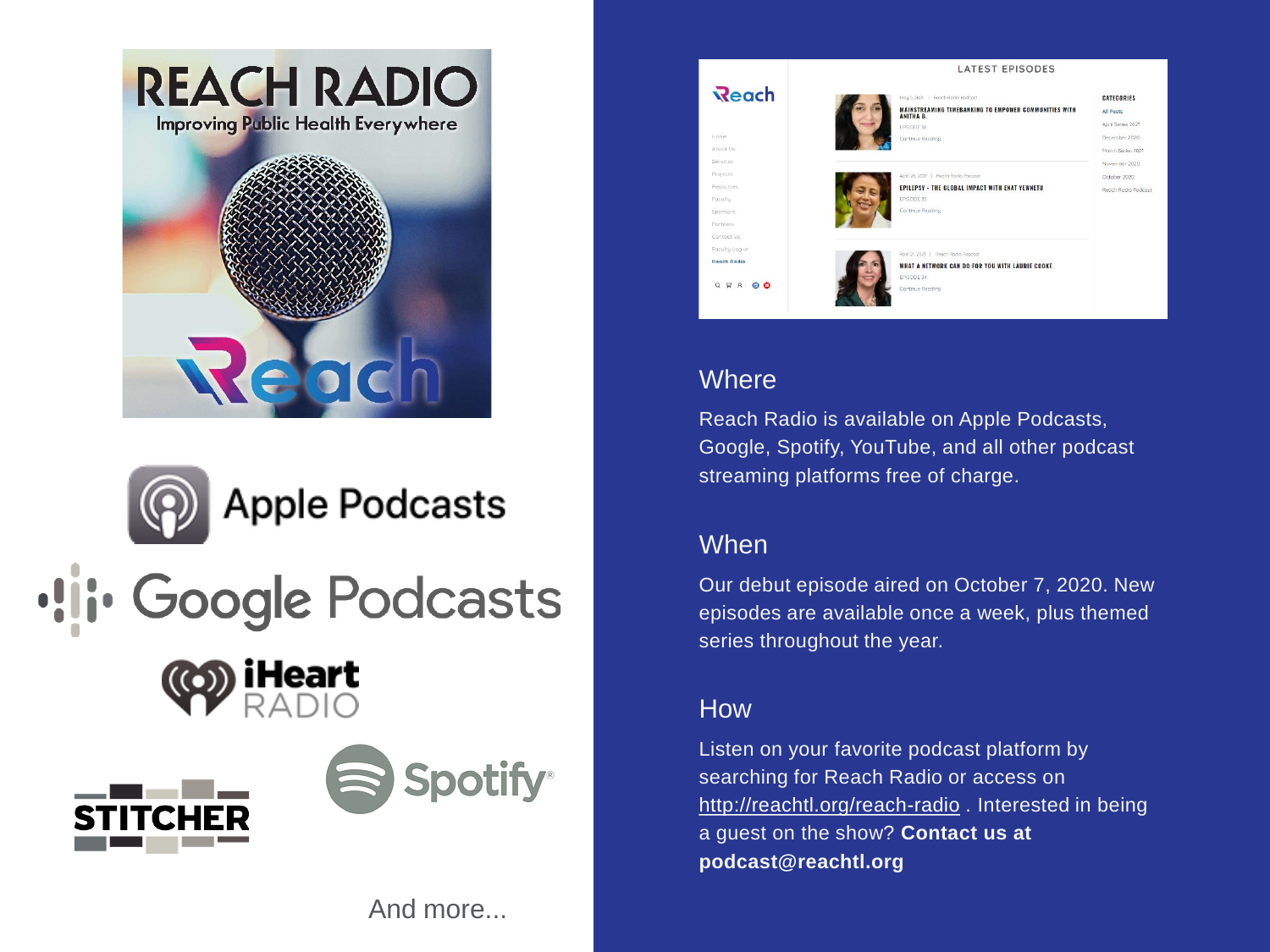### Topics We Cover

#### Public Health Ecosystem

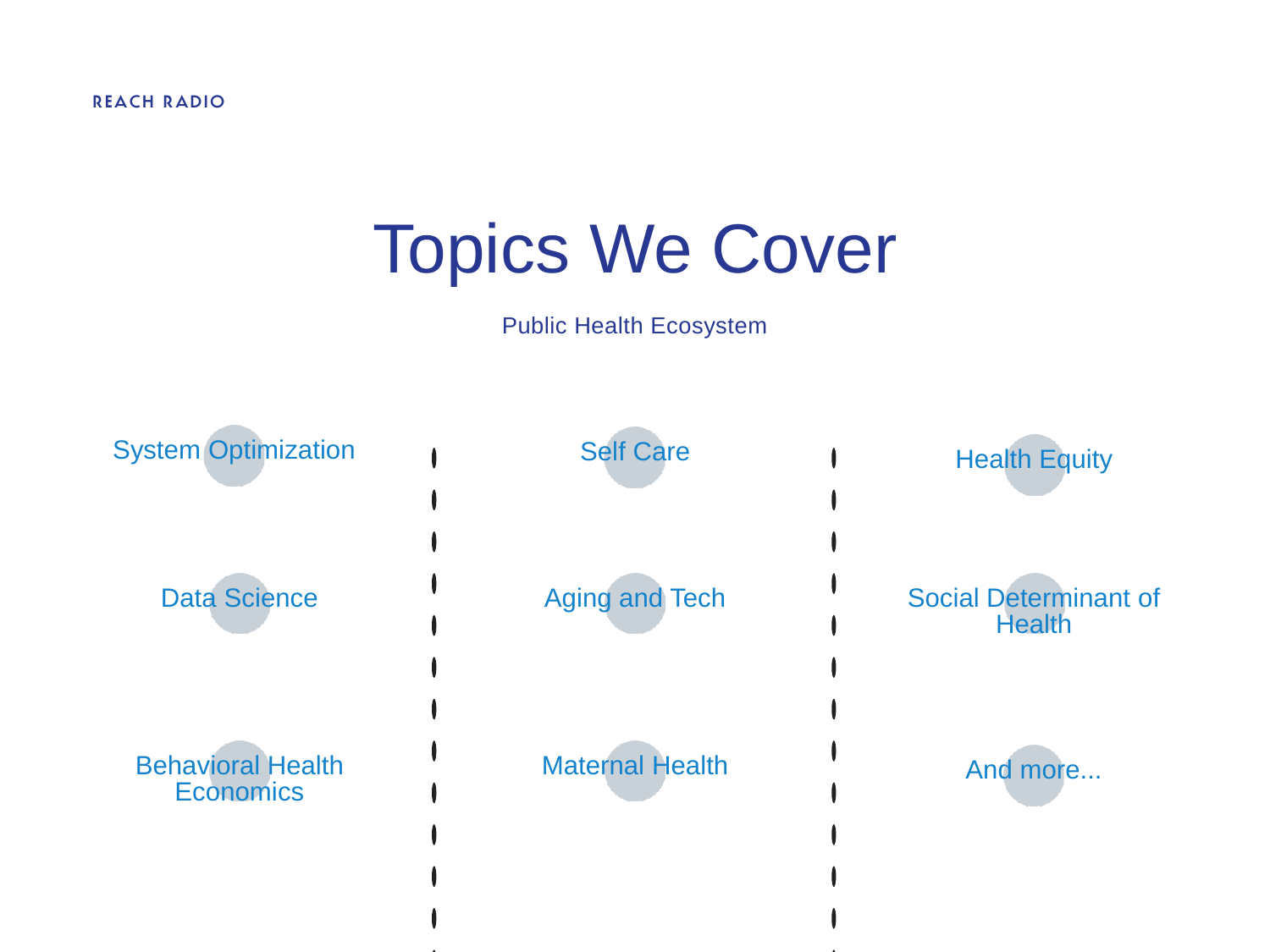

### **Ad Packages & Investment Options to Reach Your Goals**

- ✓ Featured Guest
- ✓ Brand Recognition
- ✓ Conference Promotions
- ✓ Market Surveys
- ✓ Product Feature
- ✓ Product Ads & Promotions
- ✓ Solution Discovery & Education
- ✓ Educational Resources



- \$495 one (1) episode limit
- $\blacksquare$  Interview with Fran A.
- $\blacksquare$  Transcribed, abridged, and optimized episode Page
- $\blacksquare$  Abridged insights and notes for our listeners
- $\blacksquare$  1 Resource link
- 1 Blog

Most Common. One (1) episode, limited spacing





Minimum commitment of five (5) episodes or starting at \$2,250.

**Data Metrics Report** Over 35,000 downloads, delivering content weekly, with over 20 featured full episodes. Population health related themes captivating a global audience of public health professionals

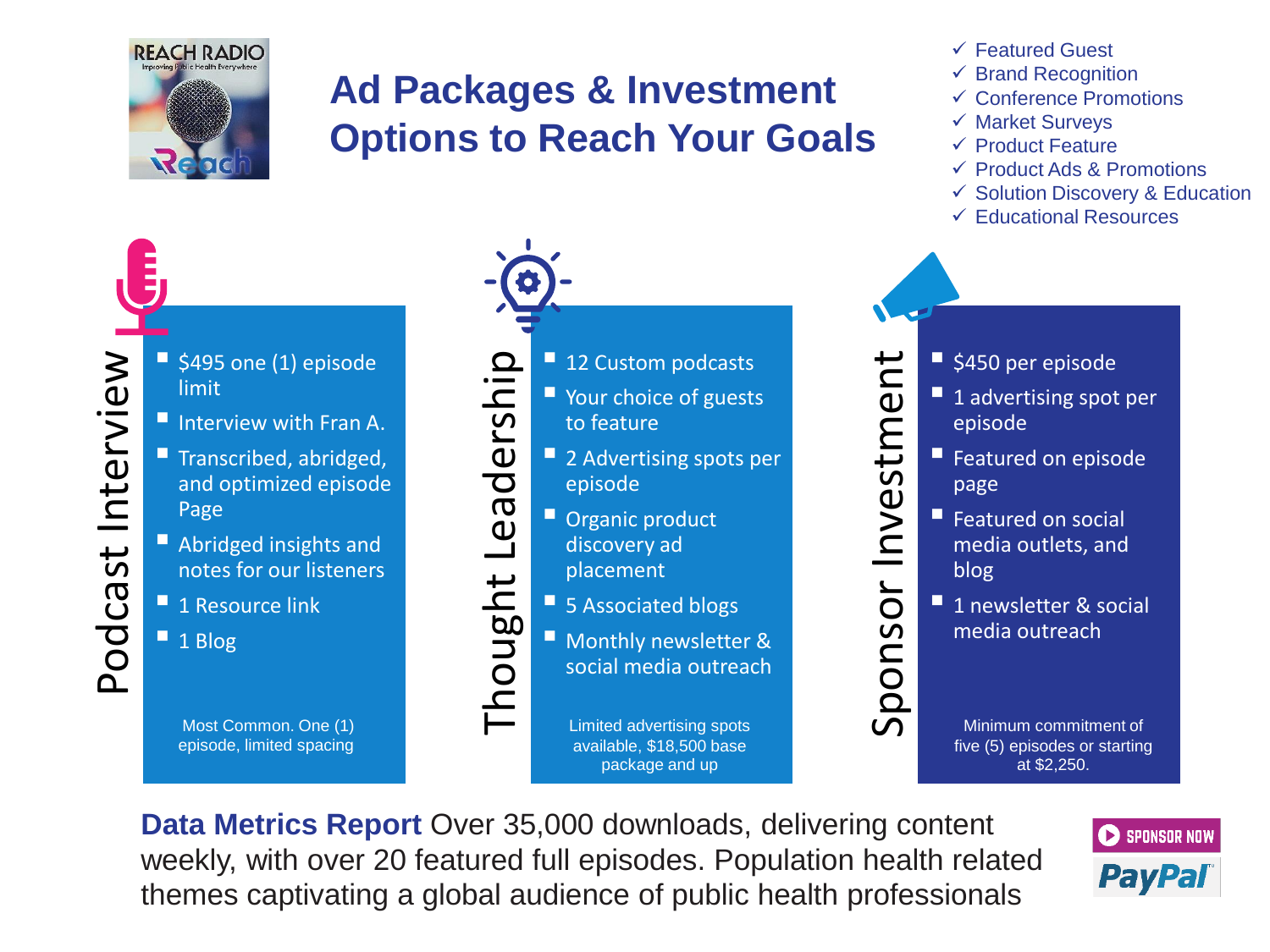# How It Works

#### **PRE-EVENT**

Guest speaker completes onboarding forms, schedules interview time and reviews podcast questions

Reminder email sent to guest speaker approximately one week prior to date of interview

#### **DAY OF EVENT**

Guest speaker logs on to recordingg platform

 $\boldsymbol{0}$ 

Conversational interview is conducted with Reach Radio **Host** 

Interview is approximately 25-minutes

#### **POST EVENT**

Tech team edits recording.

Podcast airs approximately 6 to 8 week from date of recording

Guest Speaker receives notice when the show is published

Published on all major podcast platforms

Announced on social media and archived on Reach website with photo, bio, and transcript